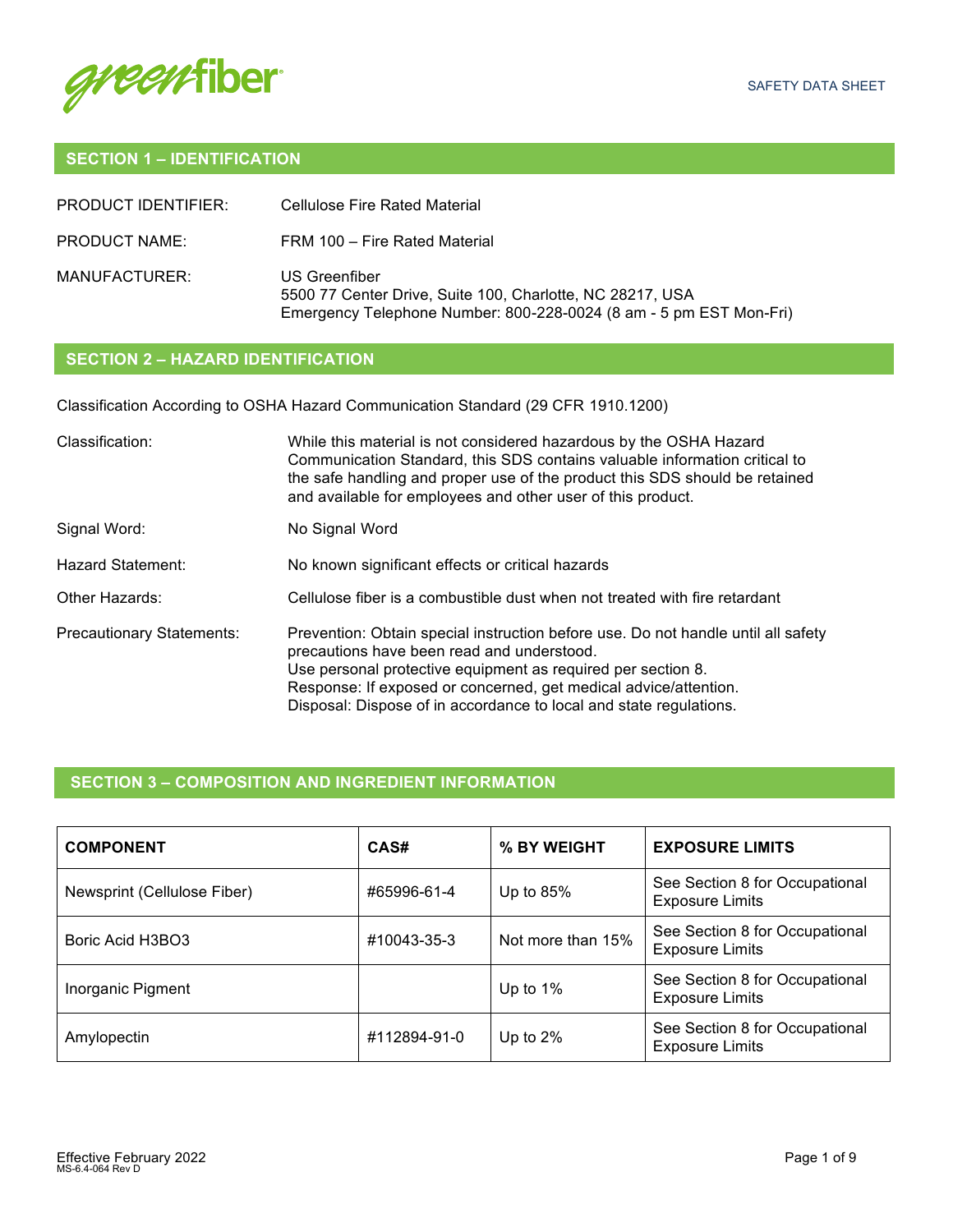

## **SECTION 4 – FIRST AID MEASURES**

#### **Description of necessary first aid measures:**

- **Eyes:** For dust exposure, immediately flush eyes with plenty of water for at least 15 minutes. Seek medical attention if irritation persists.
- **Skin:** If skin is exposed, wash with soap and large amounts of water. If irritation persists, seek medical attention.
- **Inhalation:** If irritation or difficulty in breathing occurs, remove to fresh air. Seek medical attention if condition persists.
- **Ingestion:** Symptoms may include diarrhea, nausea, and vomiting. Seek medical attention if material was ingested and symptoms occur.

#### **Most important symptoms and effects both acute and delayed:**

- **Acute:** Minor respiratory and eye irritant. Not a skin irritant unless skin is broken. Gloves should be worn in that situation**.**
- **Chronic:** None known

### **Indication of any immediate medical attention and special treatment needed:**

• **Note to Physicians:** Exposure to dust may aggravate symptoms of persons with pre-existing respiratory tract conditions and may cause skin and gastrointestinal symptoms.

## **SECTION 5 – FIRE FIGHTING MEASURES**

#### **Suitable extinguishing media:**

• **Extinguishing Media:** Water, dry chemical and other agents rated for a wood fire (Type A fire). Use Type A rated extinguisher.

#### **Unsuitable extinguishing media:**

• None Known

#### **Special hazards arising from the chemical:**

• **Combustible:** Material may decompose on contact with extreme temperatures and open flames.

#### **Special protective equipment and precautions for fire fighters:**

• If possible, isolate the fire by moving other combustible materials. If the fire is small, use a hose-line or extinguisher rated for a Type A fire. If possible, dike and collect water used to fight fires. Fire-fighters should wear normal protective equipment (full bunker gear) and positive-pressure, self-contained breathing apparatus.

## **SECTION 6 – ACCIDENTAL RELEASE MEASURES**

#### **Personal precautions, protective equipment, and emergency procedures:**

- **For non-emergency personnel:**
	- Eye goggles and gloves are not required for normal industrial exposures, but eye protection according to ANSI Z.87.1 or other national standard. Respirators should be considered if environment is excessively dusty.
- **For emergency responders:**
	- Eye goggles and gloves are not required for normal industrial exposures, but eye protection according to ANSI Z.87.1 or other national standard. Respirators should be considered if environment is excessively dusty.

#### **Environmental precautions:**

• Contains water-soluble inorganic mineral salts which may damage trees or vegetation exposed to large quantities. At high concentrations may damage localized vegetation, fish and other aquatic life. This product is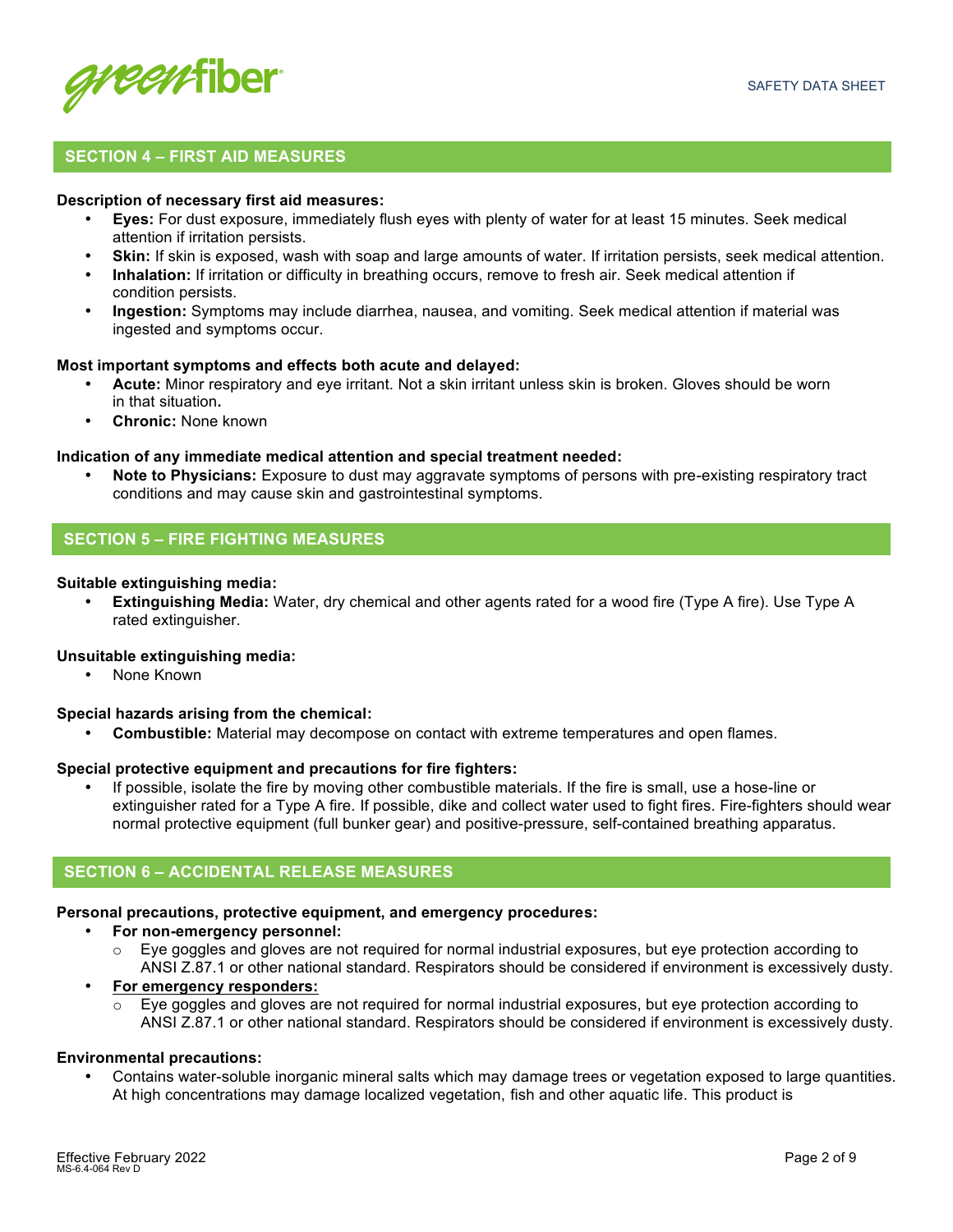

a non-hazardous waste when spilled or disposed of as defined in the Resource Conservation and Recovery Act (RCRA) regulations (40 CFR 261).

## **Methods and materials for containment and cleaning up:**

- **Land**: Shovel, sweep or vacuum product. Place in disposal container. Avoid bodies of water.
- **Water**: Large quantities may cause localized contamination of surrounding waters depending on the quantity spilled.

### **Reference to other sections:**

• Refer to regulatory information in Section 15 for additional information regarding EPA and California regulations.

## **SECTION 7 – HANDLING AND STORAGE**

## **Precautions for safe handling:**

• **General:** No special handling is required. Storage of sealed bags in a dry, indoor location is recommended. To maintain product integrity, handle on a "first-in-first-out" basis. Use good housekeeping and engineering controls so that dust levels are below the exposure limits listed in Section 3.

## **Conditions for safe storage, including any incompatibilities:**

- **Storage Temperature:** Ambient
- **Storage Pressure:** Atmospheric
- **Special Sensitivity:** None

## **SECTION 8 – EXPOSURE CONTROLS AND PERSONAL PROTECTION**

### **Control parameters**

*This product is listed/regulated by OSHA and Cal/OSHA as "Particulates Not Otherwise Regulated" or "Nuisance Dust." This product is list by ACGIH as "Particulates Not Otherwise Specified."*

| <b>COMPONENT/CAS#</b>     | <b>EXPOSURE LIMITS</b>                                                               |
|---------------------------|--------------------------------------------------------------------------------------|
| <b>Newsprint</b>          | OSHA PEL-TWA=15mg/m <sup>3</sup> total dust (PNOR)                                   |
| (Cellulose Fiber)         | <b>PNOR - Particulates Not Otherwise Regulated or Nuisance Dust</b>                  |
| #65996-61-4               | OSHA PEL-TWA=5mg/m <sup>3</sup> respirable fraction (PNOR)                           |
|                           | Cal OSHA PEL=10mg/m <sup>3</sup> total dust (PNOR)                                   |
|                           | ACGIH TLV-TWA=10 $mg/m3$ inhalable (PNOS)                                            |
|                           | <b>PNOS - Particulates Not Otherwise Specified</b>                                   |
|                           | ACGIH TLV-TWA=3mg/m <sup>3</sup> respirable (PNOS)                                   |
| <b>Boric Acid</b>         | OSHA PEL-TWA=15mg/m <sup>3</sup> total dust (PNOR)                                   |
| $H_3BO_3$                 | OSHA PEL-TWA=5mg/m <sup>3</sup> respirable fraction (PNOR)                           |
| #10043-35-3               | Cal OSHA PEL=5mg/m <sup>3</sup>                                                      |
|                           | ACGIH TLV-TWA=2mg/m <sup>3</sup>                                                     |
|                           | ACGIH TLV-STEL=6 $mg/m3$ (inhalable fraction – Borate Compounds, inorganic)          |
| <b>Inorganic Pigment</b>  | None                                                                                 |
| Iron (III) Oxide          |                                                                                      |
| #1309-37-1                |                                                                                      |
| <b>Sodium Tetraborate</b> | OSHA PEL-TWA=15mg/ m <sup>3</sup> total dust (PNOR)                                  |
| Pentahydrate              | OSHA PEL-TWA=5mg/ m <sup>3</sup> respirable fraction (PNOR)                          |
| #11130-12-4               | Cal OSHA PEL=5mg/ $m3$ total dust                                                    |
|                           | ACGIH TLV-TWA=2mg/ $m3$                                                              |
|                           | ACGIH TLV-STEL=6mg/m <sub>3</sub> (inhalable fraction - Borate Compounds, inorganic) |
| <b>Amylopectin</b>        | OSHA PEL-TWA=15mg/ m <sup>3</sup> total dust (PNOR)                                  |
| #113894-91-0              | OSHA PEL-TWA=5mg/ m <sup>3</sup> respirable fraction (PNOR)                          |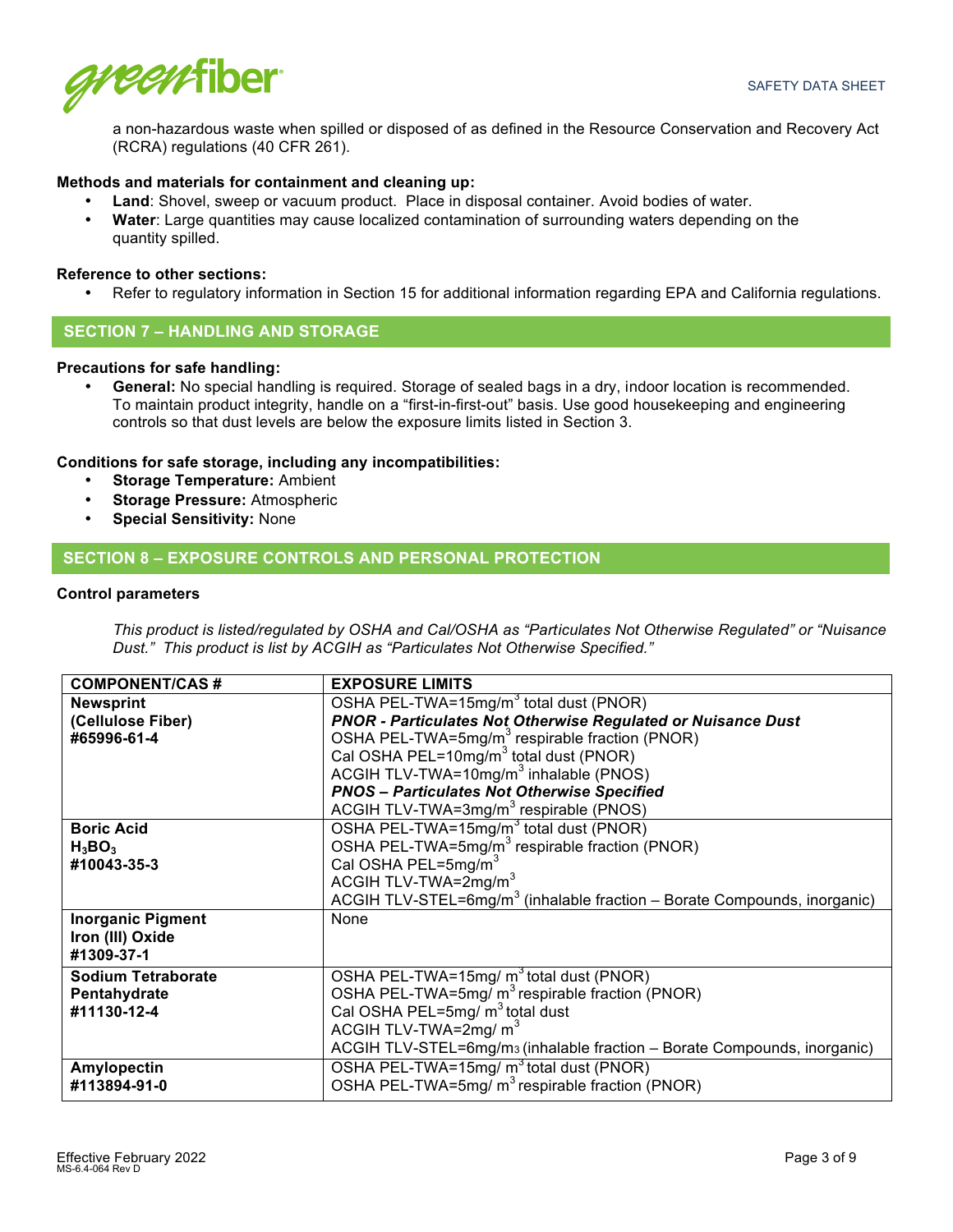

### **Appropriate engineering controls:**

- **General Exposure Controls:** No specific controls are needed. Use standard good housekeeping practices and engineering controls to minimize nuisance levels.
- **Ventilation**: Normal and adequate ventilation.

### **Individual protection measures, such as personal protective equipment:**

- **Respiratory Protection:** If housekeeping and engineering controls do not maintain nuisance levels below regulatory limits or dust concentration is unknown, use a NIOSH-approved mask.
- **Eye Protection:** Wear ANSI Z.87.1 approved eye protection if environment is excessively dusty.
- **Hand Protection:** If skin is broken or sensitive, use gloves.
- **Other Protective Clothing:** If skin is broken or sensitive, cover with appropriate clothing.
- **Work/Hygienic Practices:** Standard hygienic practices.

## **SECTION 9 – PHYSICAL AND CHEMICAL PROPERTIES**

- **Appearance:** Gray/Brown
- **Odor:** Odorless
- **Odor Threshold:** N/A
- **pH**: <8.2 (2% suspension  $@$  25<sup>°</sup> C)
- **Melting point/Freezing Point:** N/A
- **Initial boiling point and boiling range:** N/A
- **Flash Point:** N/A
- **Evaporation Rate:** N/A
- **Flammability (solid, gas):** N/A
- **Upper/lower flammability or explosive limits:** N/A
- **Vapor Pressure:** Negligible @ 20°C
- **Vapor Density:** N/A
- **Relative Density: 9 LB/FT<sup>3</sup> compressed**
- **Solubility(ies):** Not Soluble
- **Partition coefficient: n-octanol/water:** N/A
- **Auto-ignition temperature:** N/A
- **Decomposition temperature:** Unknown
- **Viscosity:** N/A

## **SECTION 10 – STABILITY AND REACTIVITY**

### **Stability**: Stable **Hazardous Decomposition Products**: None

- **Reactivity:** None known
- **Chemical stability:** Stable
- **Possibility of hazardous reactions:** Hazardous polymerization will not occur.
- **Conditions to avoid** (e.g., static discharge, shock, or vibration): Reaction with strong reducing agents such as metal hydrides or alkali metals will generate hydrogen gas which could create an explosive hazard. Keep away from strong oxidizers, such as concentrated nitric acid, hydrogen peroxide and chlorine.
- **Incompatible materials:** None known
- **Hazardous decomposition products:** None Known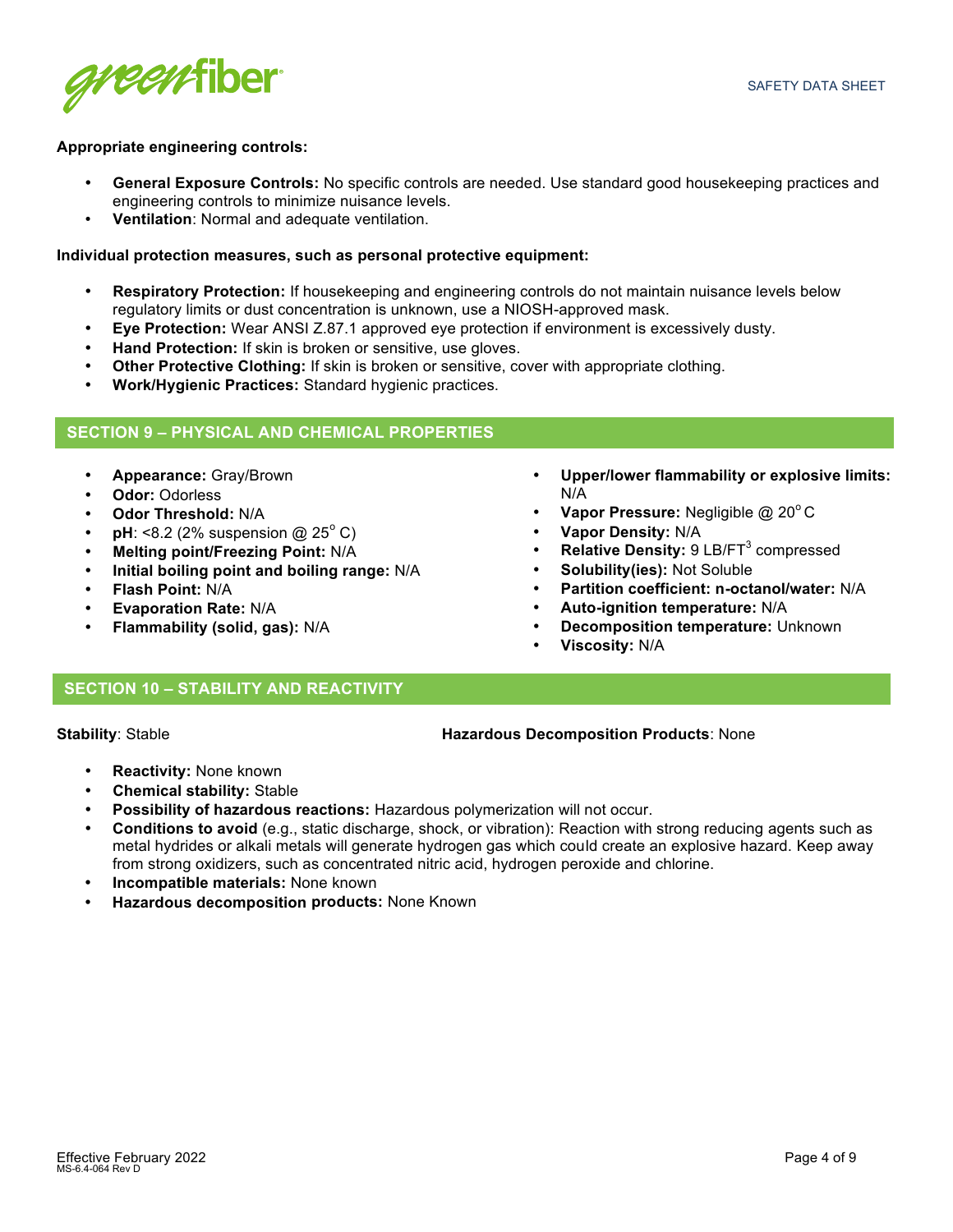

## **SECTION 11 – TOXICOLOGICAL INFORMATION**

**Toxicological information: No toxicological data is available for the product. Toxicological information for components of this product is listed below.**

**Information on the likely routes of exposure (inhalation, ingestion, skin and eye contact):**

## **NEWSPRINT (Cellulose Fiber)**

- **Eye Irritation:** None reported
- **Skin Irritation: None reported**
- **Acute Oral Toxicity:** None reported
- Acute Inhalation Toxicity: LC50, rat, =5,800 mg/m<sup>3</sup>/4 hours
- **Sub Chronic:** None reported
- **Chronic:** None reported
- **Teratology:** None reported
- **Reproduction:** None reported
- **Germ Cell Mutagenicity:** None reported
- **Carcinogenicity:** None reported

## **BORIC ACID:**

- **Eye Irritation:** Not irritating, corneal involvement or irritation clearing in 7 days. Classification: Based on mean scores < 1, and the effects were fully reversible within 7 days, the classification criteria are not met. Many years of occupational exposure indicate no adverse effects on human eye.
- **Skin Irritation:** Minor skin irritant Based on exposure of 72hrs/15mg. Based on the available data, the classification criteria are not met.
- **Acute Oral Toxicity:** Low acute oral toxicity. The oral LD<sub>50</sub> value in male rats is 3,450 mg/kg bw, and in female rats is 4080 mg/kg bw.
- Acute Inhalation Toxicity: Low acute inhalation toxicity; LC<sub>50</sub> in rats is > 2.0 mg/l (or g/m<sup>3</sup>). Based on the available data, the classification criteria are not met.
- **Acute Dermal Toxicity:** Low acute dermal toxicity; LD<sub>50</sub> in rabbits is > 2,000 mg/kg of body weight. Poorly absorbed through intact skin. Based on the available data, the classification criteria are not met.
- **Reproduction:** Borate-treated cellulose insulation contains boric acid and cellulose fiber. Borate-treated cellulose insulation was tested for purposes of hazard classification under the Occupational Safety and Health Administration's 2012 Hazard Communication Standard. In a study conducted under OECD Guideline 414, there were no developmental effects in rats exposed to up to 270 mg/m3 (the highest exposure tested). In workers Chronically exposed to high levels of borates for several years by way of inhalation, food, and drinking water, there was a clear absence of any reproductive effects.
- **Germ Cell Mutagenicity:** Not mutagenic. Based on the available data, the classification criteria are not met.
- **Carcinogenicity:** No evidence of carcinogenicity. Based on the available data, the classification criteria are not met.

## **AMYLOPECTIN**

- **Eye Irritation:** None reported
- **Skin Irritation: None reported**
- **Acute Oral Toxicity:** None reported
- **Acute Inhalation Toxicity:** None reported
- **Sub Chronic:** None available
- **Chronic:** None available
- **Teratology:** None available
- **Reproduction:** None available
- **Germ Cell Mutagenicity:** None available
- **Carcinogenicity:** None available

## **CALCIUM SULPHATE DIHYDRATE**

- **Eye Irritation:** None available
- **Skin Irritation: None available**
- **Acute Oral Toxicity:** None available
- **Acute Inhalation Toxicity:** None available
- **Sub Chronic:** None available
- **Chronic:** None Available
- **Teratology:** None available
- **Reproduction:** None available
- **Germ Cell Mutagenicity:** None available
- **Carcinogenicity:** None available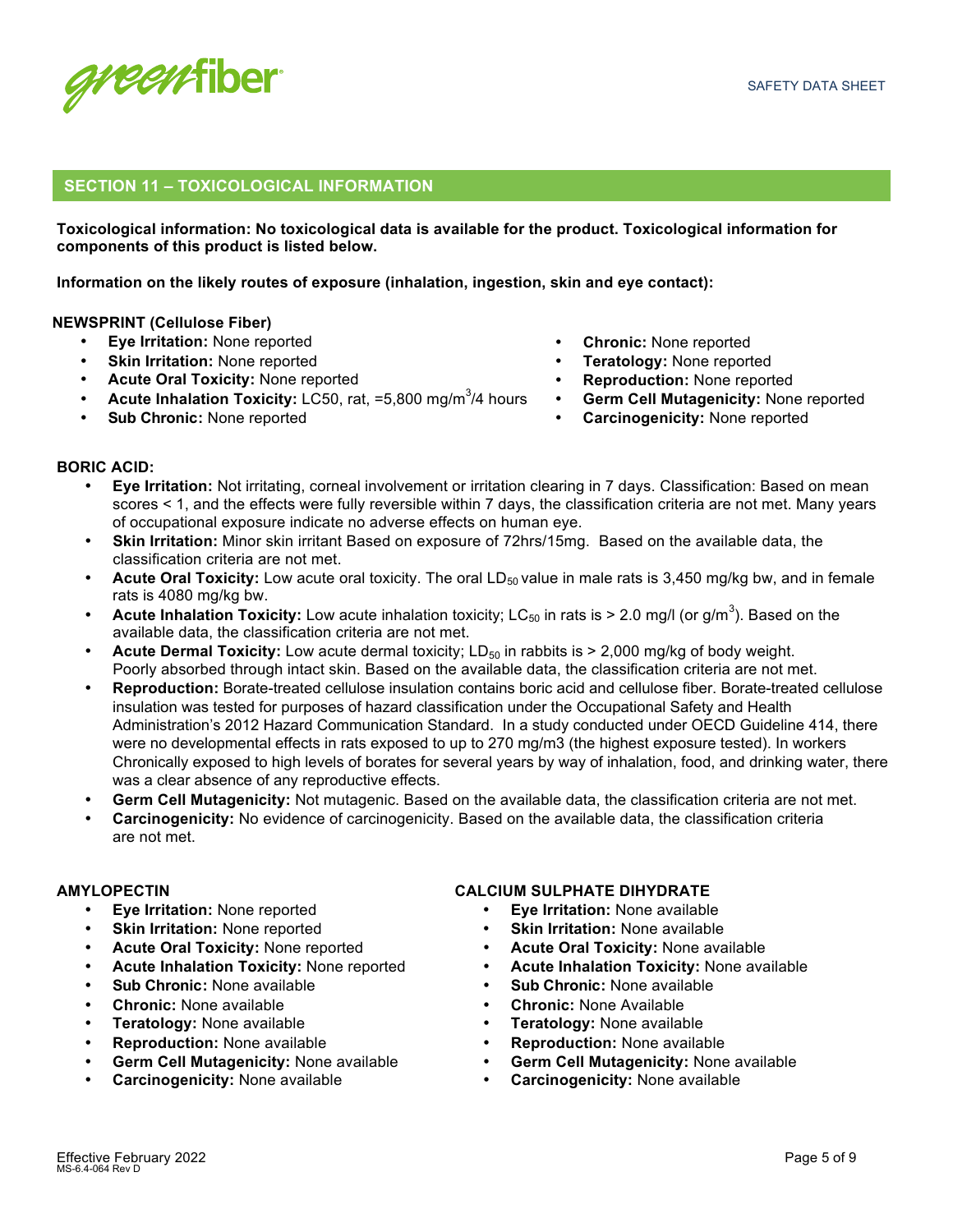

## **AMYLOPECTIN**

- **Eye Irritation:** None reported
- **Skin Irritation:** None reported
- **Acute Oral Toxicity:** None reported
- **Acute Inhalation Toxicity:** None reported
- **Sub chronic:** None available
- **Chronic:** None available
- **Teratology:** None available
- **Reproduction:** None available
- **Germ Cell Mutagenicity:** None available
- **Carcinogenicity:** None available

## **Symptoms related to the physical, and chemical and toxicological characteristics:**

• Products are not intended for ingestion. Small amounts (e.g. a teaspoonful) swallowed accidentally are not likely to cause effects. Symptoms of accidental over-exposure to high doses of inorganic borate salts have been associated with ingestion or absorption through large areas of severely damaged skin. These may include nausea, vomiting, and diarrhea, with delayed effects of skin redness and peeling.

## **Delayed and immediate effects as well as chronic effects from short and long-term exposure:**

• Human epidemiological studies show no increase in pulmonary disease in occupational populations with chronic exposures to boric acid and sodium borate dust. Human epidemiological studies indicate no effect on fertility in occupational populations with chronic exposures to borate dust and indicate no effect to a general population with high exposures to borates in the environment.

## **Numerical measures of toxicity (such as acute toxicity):**

• None. This product is a mixture.

## **SECTION 12 – ECOLOGICAL INFORMATION**

### **Ecotoxicity:**

### **NEWSPRINT (Cellulose Fiber)**

- **Ecotoxicity**: Biodegrades slowly in water (half-life range 1 month 1 yr in freshwater and coastal seawater).
- **Persistence and degradability:** Not available
- **Bioaccumulative potential:** Not available
- **Mobility in soil:** Not available
- **Other adverse effects (such as hazardous to the ozone layer):** None Known

### **BORIC ACID**

- **Ecotoxicity:** Based on the acute data for freshwater species, boric acid is not classified as hazardous to the environment.
- **Persistence and degradability:** Biodegradation is not an applicable endpoint since boric acid is an inorganic substance.
- **Bioaccumulative potential:** This product will undergo hydrolysis in water to form undissociated boric acid. Boric acid will not biomagnify through the food chain. Octanol/Water partition coefficient: Log P<sub>ow</sub> = -0.7570 @ 25°C
- **Mobility in soil:** Boric acid is soluble in water and is leachable through normal soil. Adsorption to soils or sediments is insignificant.
- **Other adverse effects (such as hazardous to the ozone layer):** None known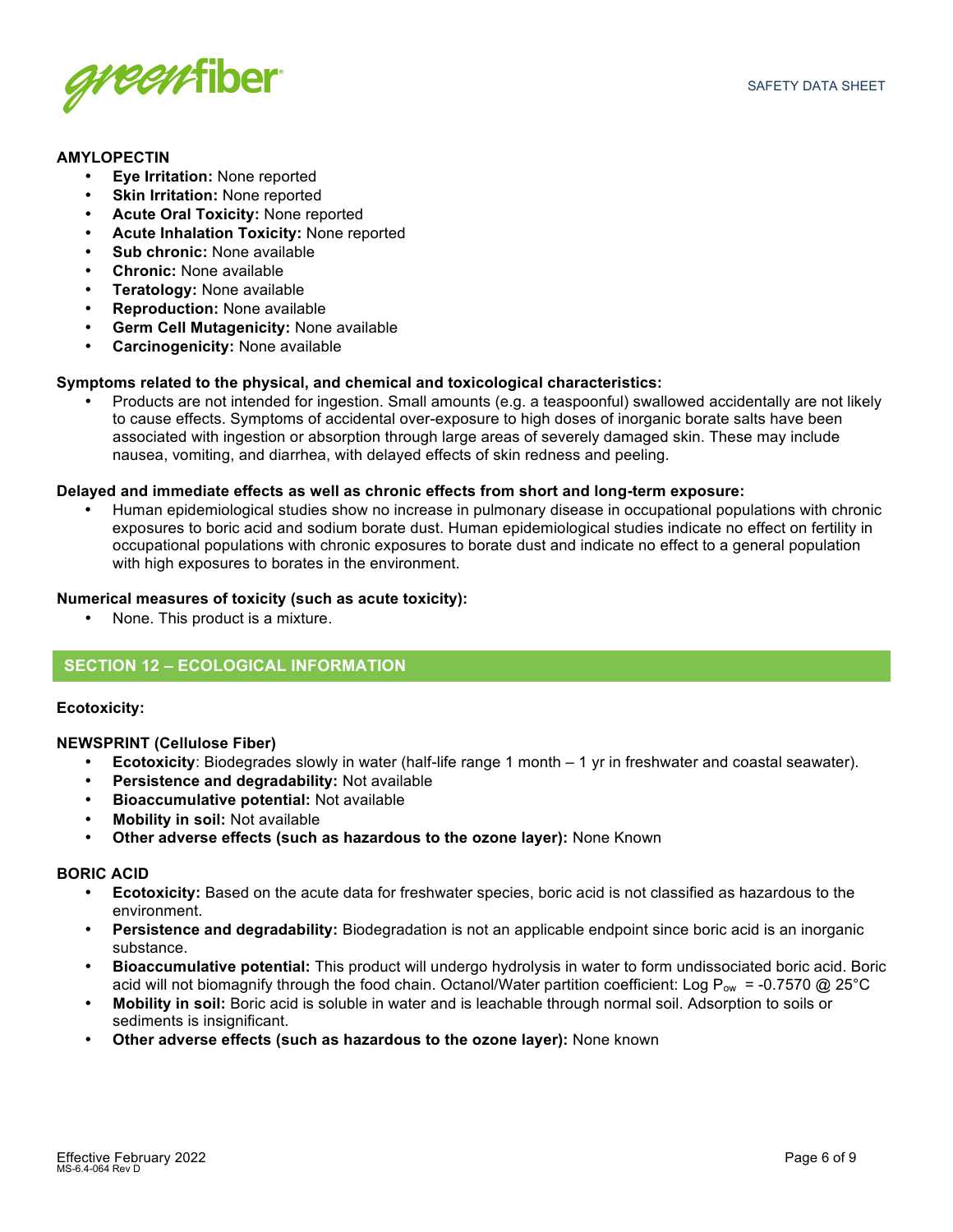

## **INORGANIC PIGMENT, IRON (III) OXIDE**

- **Ecotoxicity:** OCED 202, Daphnia, acute EC>100mg/l, 48 hrs, Not available
- **Persistence and degradability:** Not available
- **Bioaccumulative potential:** Not available
- **Mobility in soil:** Not available
- **Other adverse effects (such as hazardous to the ozone layer):** None known

#### **AMYLOPECTIN**

- **Ecotoxicity:** Not available
- **Persistence and degradability:** Not available
- **Bioaccumulative potential:** Not available
- **Mobility in soil:** Not available
- **Other adverse effects (such as hazardous to the ozone layer):** None known

## **SECTION 13 – DISPOSAL CONSIDERATIONS**

• Dispose as a non-hazardous waste in accordance with all local, state, and federal regulations.

## **SECTION 14 – TRANSPORT INFORMATION**

• May be shipped normally as a non-hazardous material.

## **SECTION 15 – REGULATORY INFORMATION**

- **Superfund**: CERCLA/SARA. This product is not listed under the Comprehensive Environmental Response Compensation and Liability Act(CERCLA) or its 1986 amendments, the Superfund Amendments and Reauthorization Act (SARA), including substances listed under Section 313 of SARA, Toxic Chemicals, 42 USC 11023, 40 CFR 372.65; Section 302 of SARA Extremely Hazardous Substances, 42 USC 11002, 40 CFR 355; or the CERCLA Hazardous Substances list, 42 USC 9604, 40 CFR 302.
- **RCRA:** This product is not listed as a hazardous waste under any sections of the Resource Conservation and Recovery Act or regulations (40 CFR 261 et seq.).
- **Safe Drinking Water Act:** This product is not regulated under the SDWA, 42 USC 300g-1, 40 CFR 141 et seq. Consult state and local regulations for possible water quality advisories regarding boron and ammonia.
- **California Proposition 65:** This product is not listed on any Proposition 65 lists of carcinogens or reproductive toxicants.
- **OSHA Carcinogen:** Not listed.
- **Clean Water Act (Federal Water Pollution Control Act):** 33 USC 1251 et seq.: This product is not itself a discharge covered by any water quality criteria of Section 304 of the CWA, 33 USC 1314. This product is not on the Section 307 List of Priority Pollutants, 33 USC 1317, 40 CFR 116. This product is not on the Section 311 List of Hazardous Substances, 33 USC 1321, 40 CFR 116.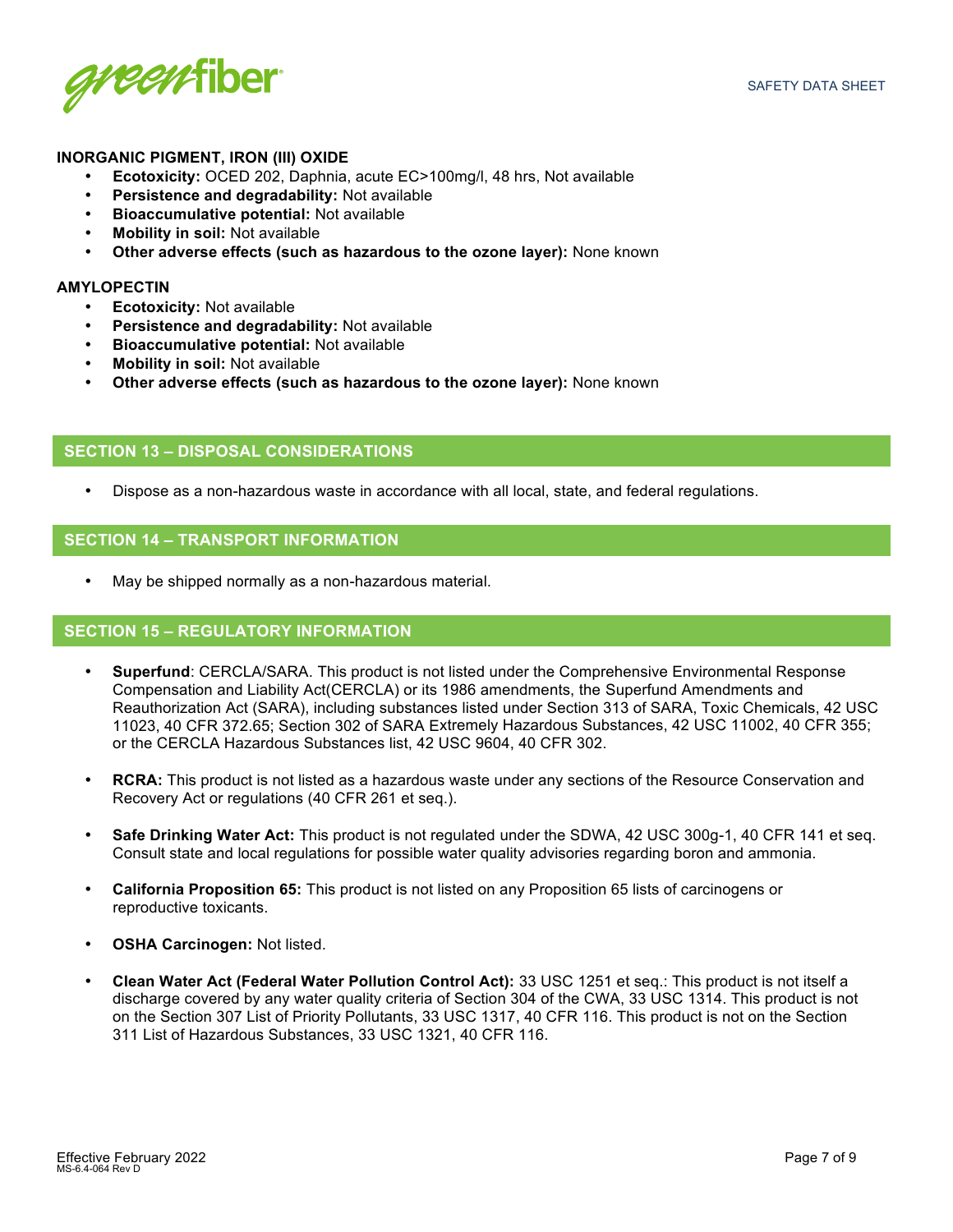

- **TSCA No.:** This product does not appear on the EPA TSCA inventory list. Ammonium sulfate and boric acid appear on the EPA TSCA inventory list under the CAS Nos. 7783-20-2 and 10043-35-3 respectively.
- **OSHA/Cal/OSHA:** This SDS document meets the requirements of both OSHA and Cal/OSHA hazard communication standards. Refer to Section 8 for regulatory exposure limits.
- **IARC:** The International Agency for Research on Cancer (of the World Health Organization) does not list or categorize this product as a carcinogen.
- **NTP Annual Report on Carcinogens:** Not listed.

## **SECTION 16 – OTHER INFORMATION**

INFORMATION PRESENTED HEREIN HAS BEEN COMPILED FROM SOURCES CONSIDERED DEPENDABLE AND IS ACCURATE AND RELIABLE TO THE BEST OF OUR KNOWLEDGE AND BELIEF, BUT IS NOT GUARANTEED TO BE SO. NOTHING HEREIN IS TO BE CONSTRUED AS RECOMMENDING ANY PRACTICE OR ANY PRODUCT IN VIOLATION OF ANY PATENT OR IN VIOLATION OF ANY LAW OR REGULATION. THE USER IS RESPONSIBLE TO DETERMINE THE SUITABILITY OF ANY MATERIAL FOR A SPECIFIC PURPOSE AND ADOPT NECESSARY SAFETY PRECAUTIONS. WE MAKE NO WARRANTY AS TO RESULTS TO BE OBTAINED IN USING ANY MATERIAL AND, SINCE CONDITIONS OR USE ARE NOT UNDER OUR CONTROL, WE MUST NECESSARILY DISCLAIM ALL LIABILITY WITH RESPECT TO USE OF ANY MATERIAL SUPPLIED BY US.

Cellulose insulation using borates have a long track record of being safe when used as directed, but GHS classification criteria are based on potential hazards. These hazards are associated with animals in a laboratory setting being exposed to large amounts of borates in their feed over long periods of time – exposures that are not relevant to people, even those who work with borates every day. Nevertheless, in order to comply with GHS, Greenfiber has self-classified its borate insulation products as reproductive toxicants in the category that represents the lowest hazard.

| <b>HMIS Rating</b>         | <b>National Fire Protection Association (NFPA)</b> |            |
|----------------------------|----------------------------------------------------|------------|
| Health                     | Red (Flammability)                                 |            |
| Flammability               | Yellow (Reactivity)                                |            |
| Reactivity                 | Blue (Acute Health)                                | <b>4 *</b> |
| <b>Personal Protection</b> | *Chronic Effects                                   |            |

### **ABBREVIATIONS**

| <b>CAS</b>        | <b>Chemical Abstract Services (identifies</b> | <b>OSHA</b>  | Occupational Safety and Health Administration    |
|-------------------|-----------------------------------------------|--------------|--------------------------------------------------|
|                   | specific chemical)                            |              |                                                  |
| mg/m <sup>3</sup> | Milligrams per cubic meter                    | <b>PNOR</b>  | Particulates Not Otherwise Regulated             |
| <b>LCLo</b>       | Lethal concentration low                      | <b>PNOS</b>  | Particulates Not Otherwise Specified             |
| <b>LDLo</b>       | Lethal dose low                               | <b>PEL</b>   | OSHA Permissible Exposure Limit                  |
| <b>LC50</b>       | Lethal concentration 50%                      | ppm          | Parts per million                                |
| <b>LD50</b>       | Lethal dose 50%                               | <b>RfD</b>   | Reference Dose                                   |
| <b>LOAEL</b>      | Lowest Observed Adverse Effect Level          | <b>RTECS</b> | Registry of Toxic Effects of Chemical Substances |
| mg/l/H            | Milligrams per liter per hour                 | <b>TDLo</b>  | Toxic dose low                                   |
| mg/kg             | Milligrams per kilogram                       | <b>TLV</b>   | <b>ACGIH Threshold Limit Value</b>               |
| mg/ $m3$          | Milligrams per cubic meter                    | <b>TWA</b>   | 8 hour Time Weighted Average exposure            |